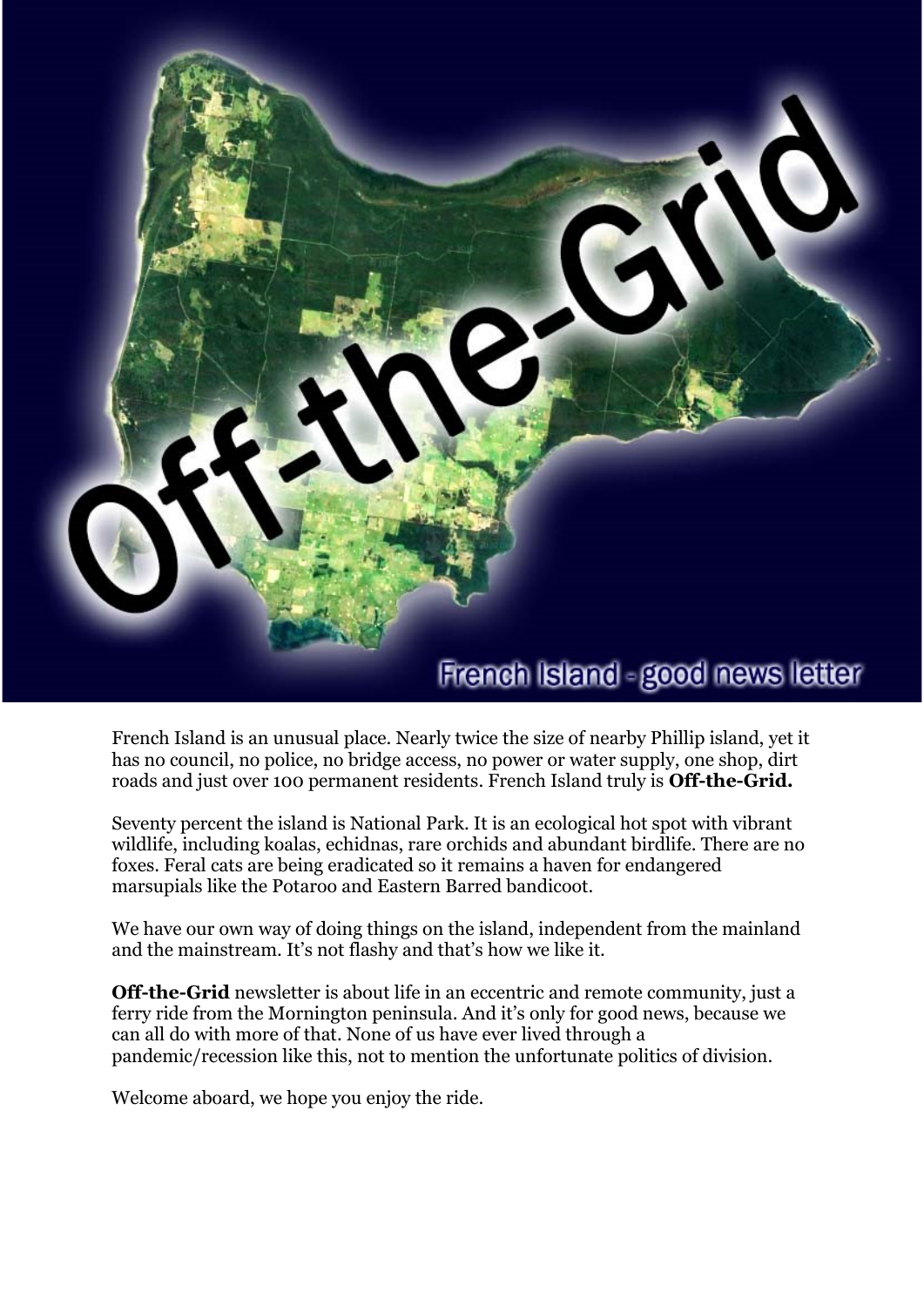# **What a Load of Rubbish**

For most people going to the tip is a sad experience. You sneak in – hoping no one watches - dump your rubbish and get out quick. It's a poor job.

However if you've been to the French Island tip recently you may have noticed what great shape it's in; organised, tidy and not a health hazard. On the scale of community run tips, French Island's is exceptional. And this didn't happen by accident. The community association does a great job organising the trench and recycling process, but it's volunteers that do the hard work.

We think that turning up at the tip, on a regular basis, to sort through other people's dirty trash and make the place respectable, demands special recognition. Without this effort, the tip would be an ugly mess.



**Maurice and Keith recycling bottles, in Pre-COVID days**

So let's celebrate our **Tip Heroes**, the people who do the hard work and give us an excellent tip. Hardcore regulars, who rarely miss a session are (in alphabetic order):

- Keith Airs
- Linda Bowden FICA team leader
- Lois Airs
- Maurice Ralph
- Paul Henwood
- Paula Seymour
- Stephen May

There are plenty of others, who may not be there every session, but turn up when they can. We know a few but want to make sure we include all their names, in our next edition. So if you know someone who helps at the tip, even just once, please drop a note to [frenchislandotg@gmail.com,](mailto:frenchislandotg@gmail.com) because they are also **Tip Heroes**.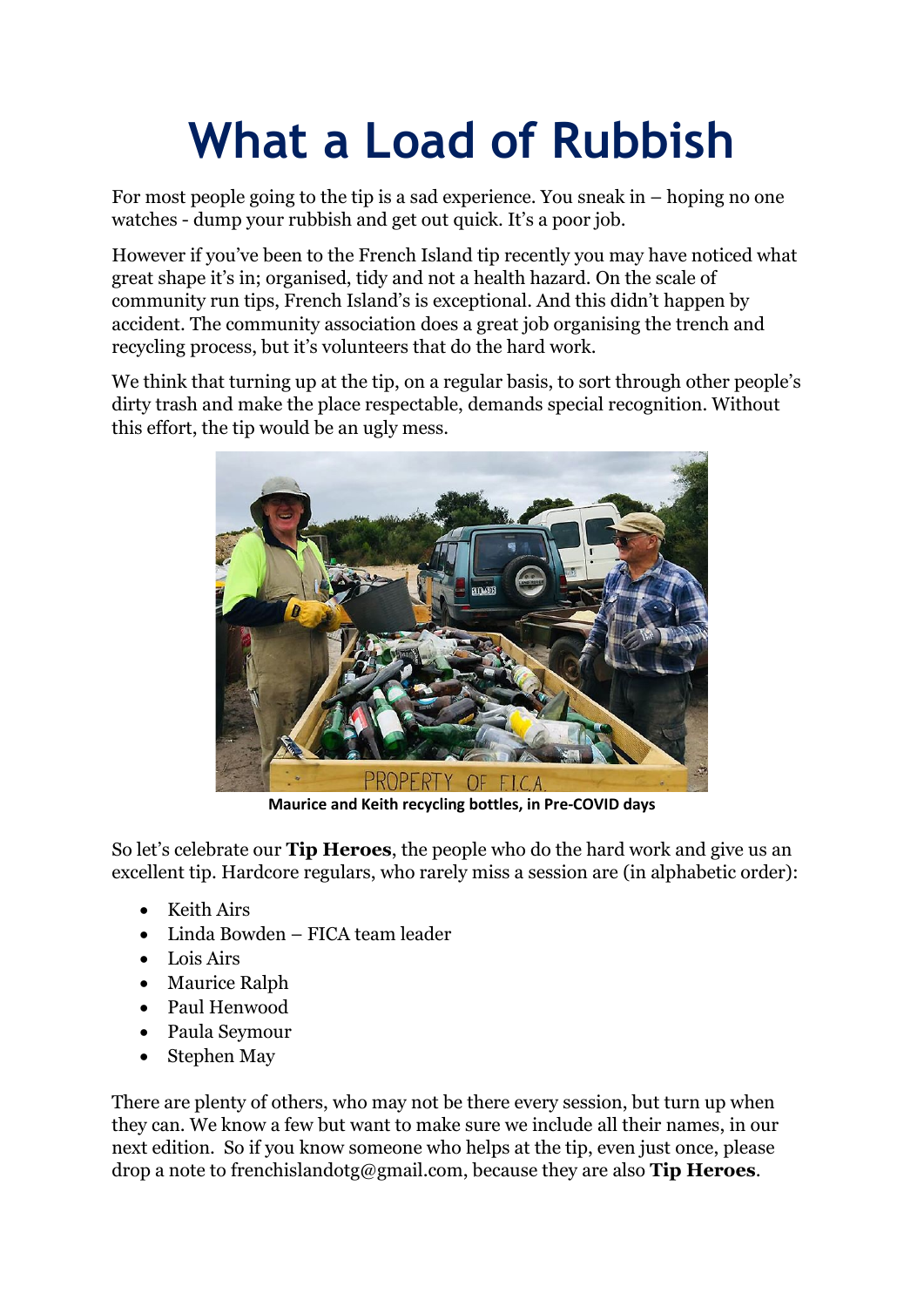### **BargeNews**

The **Spirit of French Island** (**SOFI) Barge** is the only way, to get vehicles on/off the island. However during COVID schedules may vary, due to changing restrictions. Best idea is to ring - **0428 880 729** - to see what's possible. Here are the current prices for various travel options.

| <b>Type</b>            | <b>Description</b>                                                            | <b>Full fare</b> | <b>Islander</b> |
|------------------------|-------------------------------------------------------------------------------|------------------|-----------------|
| Walk On                | Adult 16yrs+ (children free)                                                  | \$10             |                 |
|                        | With Bicycle, Trolley, etc.                                                   | \$20             |                 |
| Ride on                | Mower, Quadbike, Motorbike, Polaris                                           | \$40             |                 |
| Car                    | Day trip: Sedan, Van, Ute, etc.                                               | \$120            | \$60            |
|                        | <b>Overnight:</b> Visitors cars, Accommodation customers, Friend staying, etc | \$100            | \$80            |
| <b>Trailer</b>         | 6x4, Tandem, Horse float, Camper trailer, Slasher attachment, etc             | \$80             | \$50/\$80       |
| <b>Budget Truck</b>    | Small hire truck, RV, Caravan, Minibus                                        | \$150            | \$130           |
| <b>Medium Truck</b>    | Medium rigid truck (single axle)                                              | \$250            | \$200           |
| Large Truck            | Cattle truck, Vansteensel Tray Truck, Tip Truck, Concrete Trucks, etc.        | \$300            | \$250           |
| <b>Large Machinery</b> | Excavator, Grader, Roller, Dozer, etc                                         | \$400            | \$300           |
| <b>Tractor</b>         | Note: Attachments are charged at trailer rates                                | \$130            | \$80            |
| <b>Tradies</b>         | Ute, Van, Car, etc.                                                           | \$100            | \$80            |
|                        | Trailers - 6x4, Tandem, etc.                                                  | \$100            | \$80            |

\* All prices are charged per trip (one way). Prices are subject to change without notice as of 1st July 2020.

#### **Trees without planting**

#### **from Bruce Chandler**

During the early '80's l spent time chasing pasture over much of western NSW with 1500 head of cattle, droving the long paddock. At almost every camp we left behind a victim of the drought.

Returning to French Island for a spell, l got involved with one of the local rangers, doing horse trail rides through the national park. It was a great time, with overnight camps and plenty of repeat business. Until the government said, 'You can't do that, your horse poo is spreading weeds.'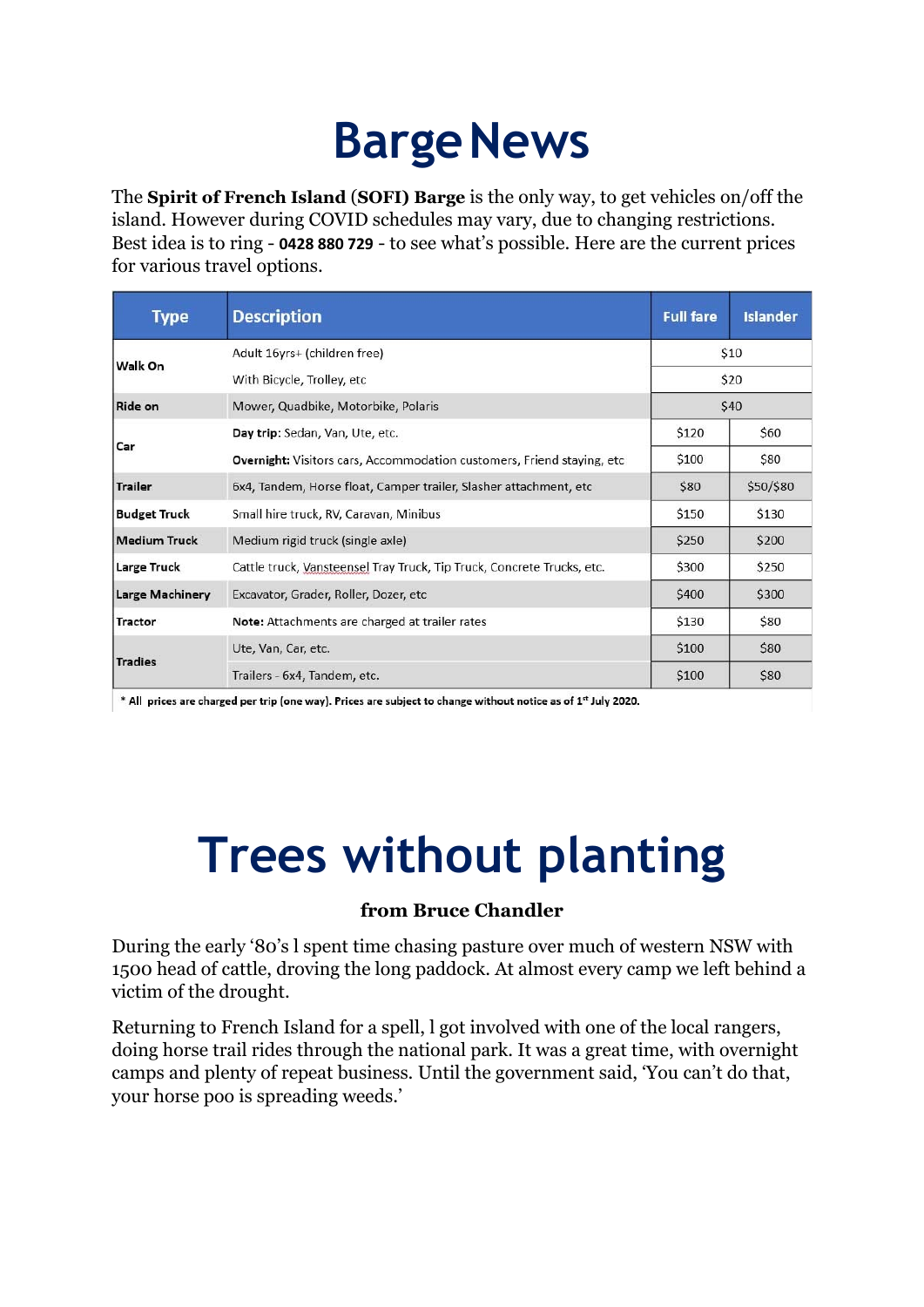l found that a little hard to comprehend, given that ten years earlier seven hundred cattle had been running through the same country… but that's another story. Who'd ever think that the good old pasture grasses, which were brought in to tame this wide brown land, could be damaging.

Growing up on French Island l was well aware of our wonderful and rare array of native Orchids. However I have since learnt that one of the reasons we had such things, was because a lot of our bush was never seeded down to pasture. It seems those useful pasture grasses poison the ground for native orchids. And it's been revealed, they impact gum trees as well.

My brother Chris, the former warrior for the rights of French Island's native plants, researched this and, with help from Landcare, discovered a way to grow gum trees without planting. What they did was burn off the pasture grasses, from under some old gums. Sometime later young gums began springing up from dropped seeds. It saved a lot of effort planting and the new gums were a perfect genetic match for the area.



The tree on the left is typical of a lonely old gum with nowhere to go. On the right is a similar tree after burning and the natural regeneration process. Compare it to those sad gums in the background of this picture.

**Note:** Pasture grasses will return, but by then the young gums are large enough to survive and prosper. This is revegetation made easy. Of course young trees will need protection from stock.